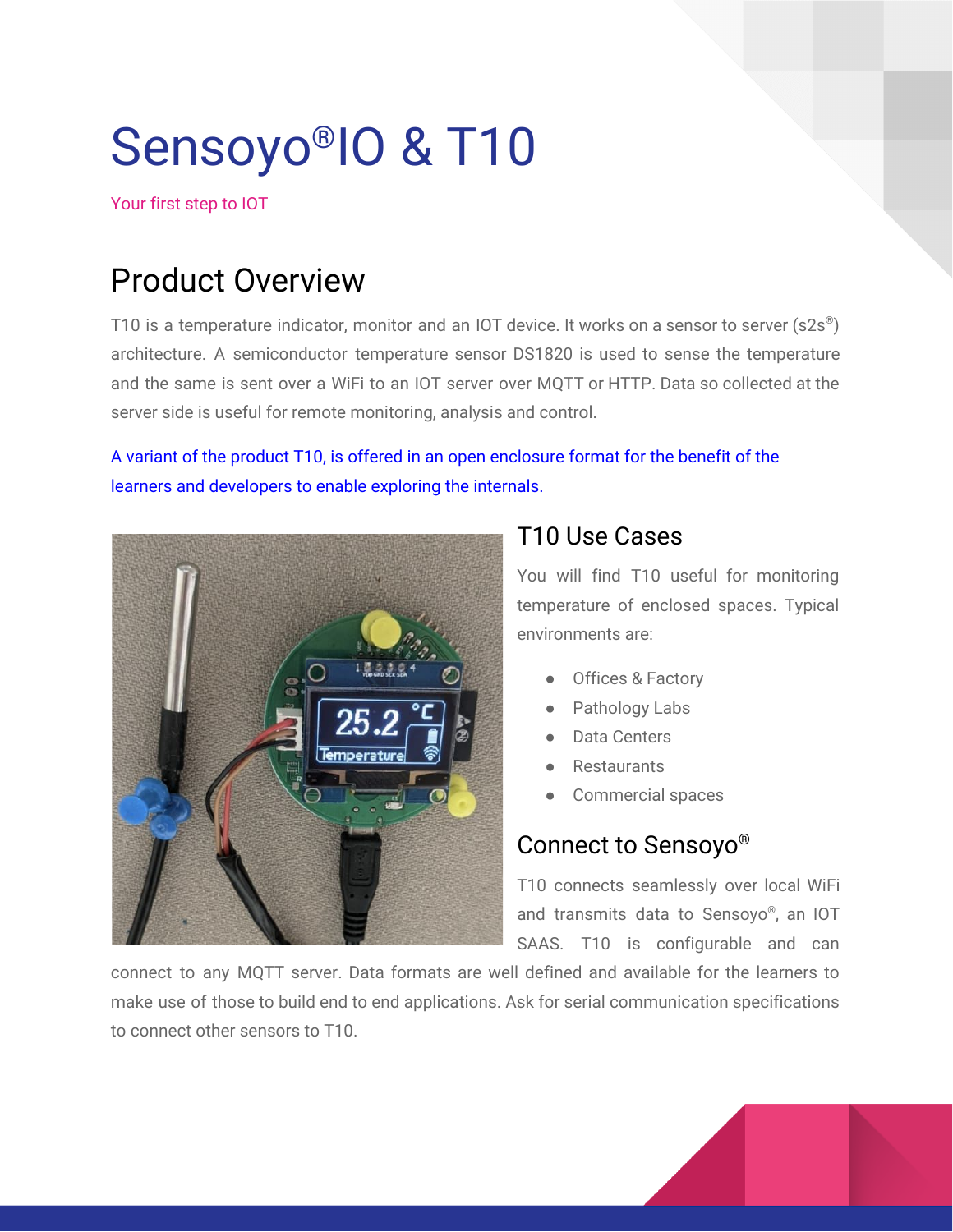# Product Specifications

#### **Features**

- Powered by Dual Core Xtensa 32-bit LX6 Microprocessor
- Communication interface: Wi-Fi/Bluetooth
- Communication protocols: MQTT/HTTP
- Supported formats: JSON
- Stores data offline when not connected to server
- Firmware OTA

#### **Technical Specification**

- Operating voltage: 5 V DC (Power supply not included)
- CPU: Dual-core Xtensa® 32-bit LX6 MCU (ESP32WROOM)

#### **Operating conditions**

● Temperature: -10° to 70° degrees Celsius

#### **Connectivity**

- Wi-Fi: 802.11 b/g/n (802.11n up to 150 Mbps)
- Bluetooth: Bluetooth v4.2 BR/EDR and BLE specification, NZIF receiver with -97 dB sensitivity, Class-1, class-2 and class-3 transmitter

#### **Display Specs**

- Monochrome 7-pin SSD1306 1.3" OLED display, 182×64 pixel resolution.
- Supply voltage  $3V 5V$  (supports both  $5V$  and  $3.31v$  logic devices).
- Uses SSD1306 for interfacing hence can communicate through SPI or I2C

#### **Temperature Sensor:**

- DS18b20 temperature sensor (T10 Sensor)
- Operating range -55 to +125 °C
- Sensitivity +/- 0.5 °C, Accuracy +/-1%
- Temperature conversion time 750 msec

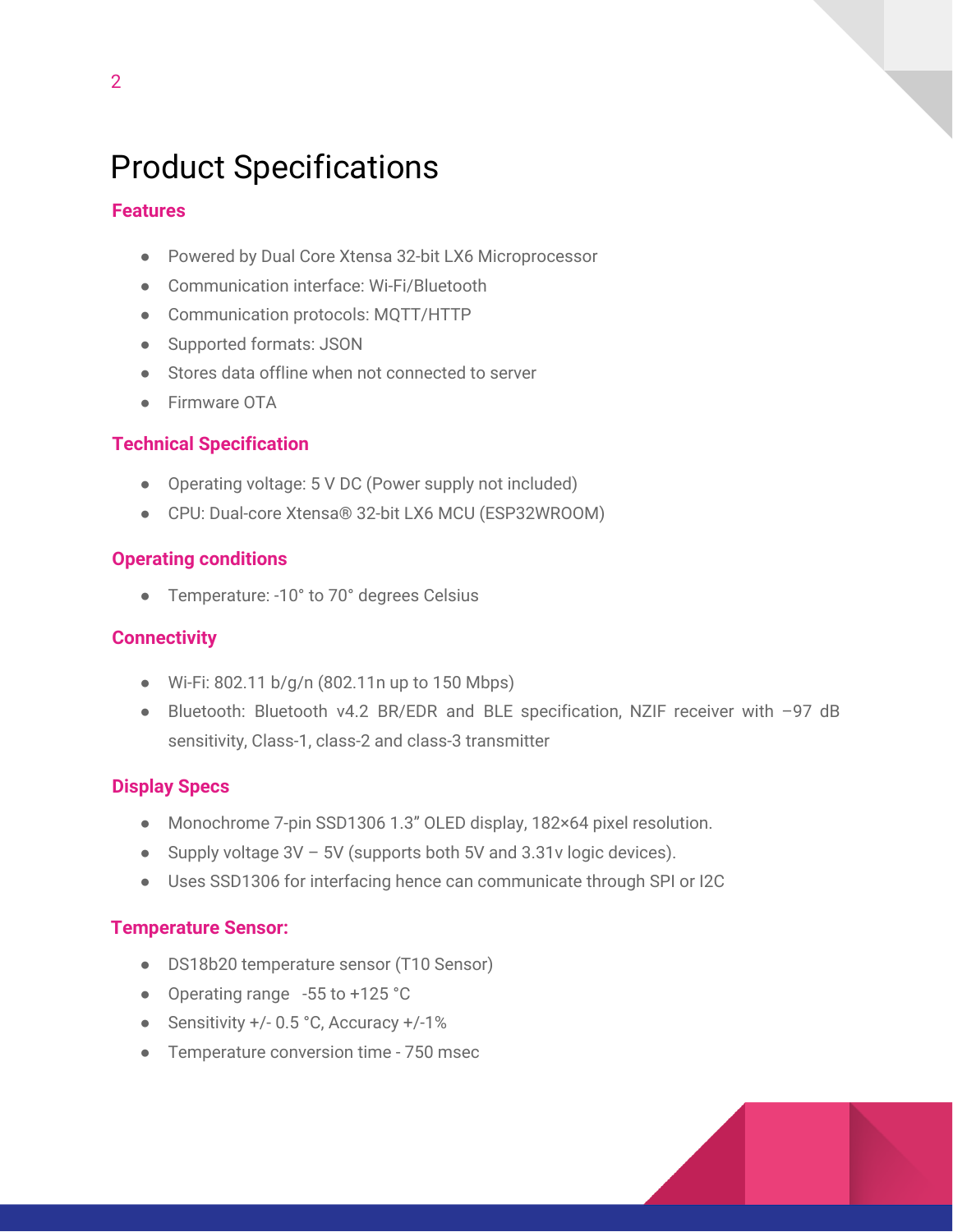#### **Sensoyo® Access**

- Access to platform (learner's account) for end to end IOT for 6 months included
- Connect upto 3 devices\*
- Protocols supported: MQTT
- Data Formats: JSON (ask for specifications)
- Notifications: Email, FCM and Websockets
- Portal access and web services for building your own Apps

#### **Documentation**

- On registration will be emailed to you
- User Manual
- Developer Manual

# IoT Learners and Developer's Delight

A definitive way of connecting systems with an industry grade product enhances a learner's experience. T10 is exactly that. It connects over MQTT with Sensoyo®, an industry grade IoT platform. Thus, making end-to-end connectivity available and visible.

T10 can be configured to connect with any MQTT server and thus, you are free to build your own system. An App is used to configure the T10 for various parameters like server to connect to, interval of data transmission, units of measurement and more.

Sensoyo® - an industry grade IOT platform - provides the necessary APIs (REST web services), manage devices, FOTA, Dashboards for monitoring, and Notifications over email and websockets. An accompanying App is available which allows configuration of the devices and also to monitor them.

Thus, you have an end to end working system at hand to learn and explore.

\*Connect up to 3 devices to transmit data to the platform. Additional devices will require a subscription at additional cost.